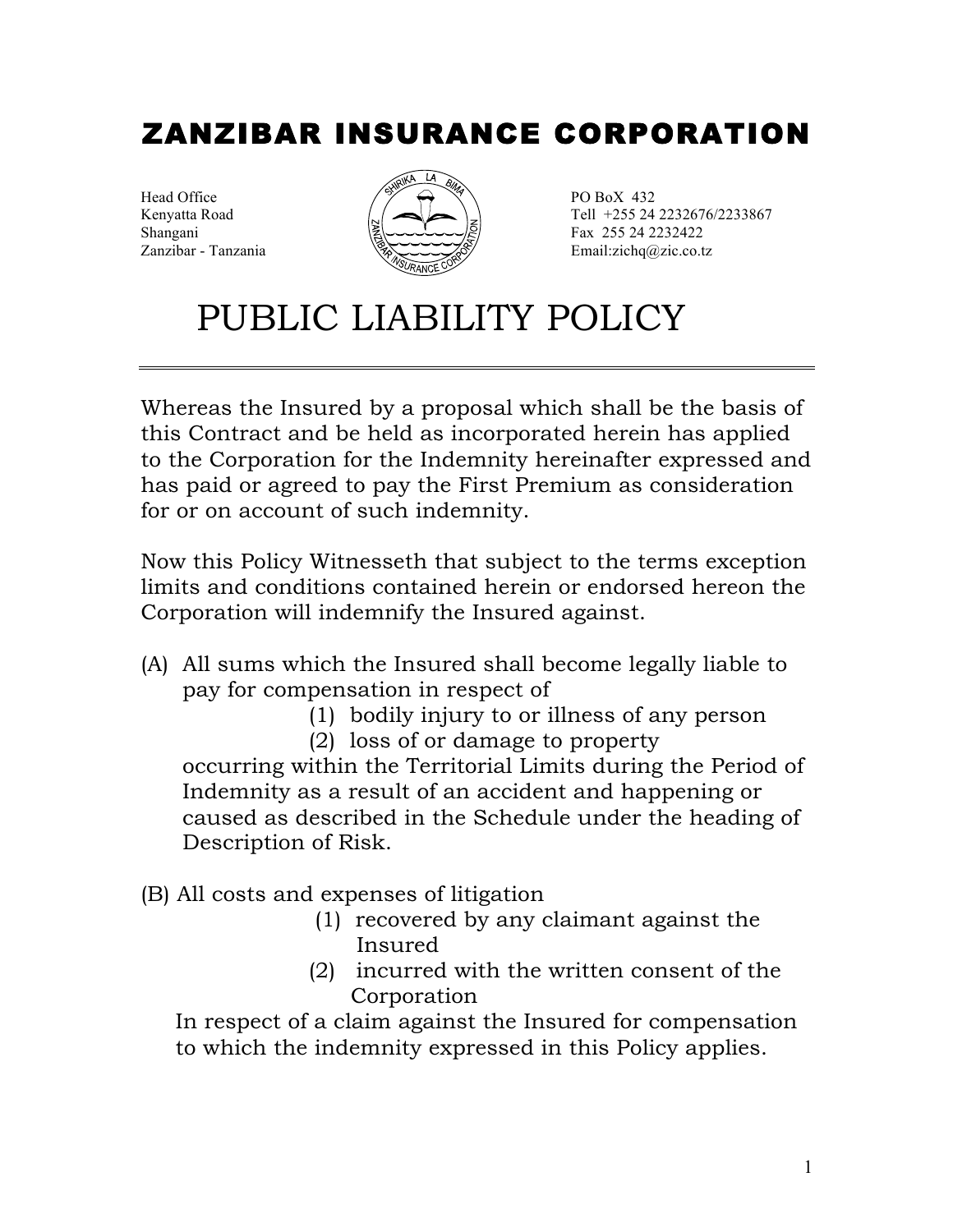In the event of the death of the Insured the Corporation will in respect of the liability incurred by the Insured indemnify the Insured's personal presentatives in the terms of and subject to the Insured observe fulfill and be subject to the exceptions and conditions of the Policy in so far as they can apply.

## **EXCEPTIONS**

The indemnity expressed in the Policy shall not apply to

- (1) liability assumed by the Insured by agreement and which would not have attached in the absence of such agreement.
- (2) Liability in respect of
	- (a) injury to or illness of any person under a contract of service or apprenticeship with the Insured if such liability is in respect of injury or illness arising out of and in the course of the employment of such person by the Insured
	- (b) any sums payable by the Insured under legislation relating to occupational injury or illness
- (3) liability in respect of loss of or damage to property
	- (a) belonging to the Insured
	- (b) in the charge or under the control of the Insured or any servant or agent of the Insured
	- (c) being that part of any property on which the Insured or any servant or agent of the Insured is or has been working if that loss or damage results directly from such work
	- (d) caused by or in connection with or arising from the bursting of any pressure part of
		- (i) any steam boiler or any economizer
		- (ii) any vessel or apparatus (other than any steam turbine or engine other steam driven machinery) intended to operate under steam pressure belonging to or under the control of the Insured or any servant or agent of the Insured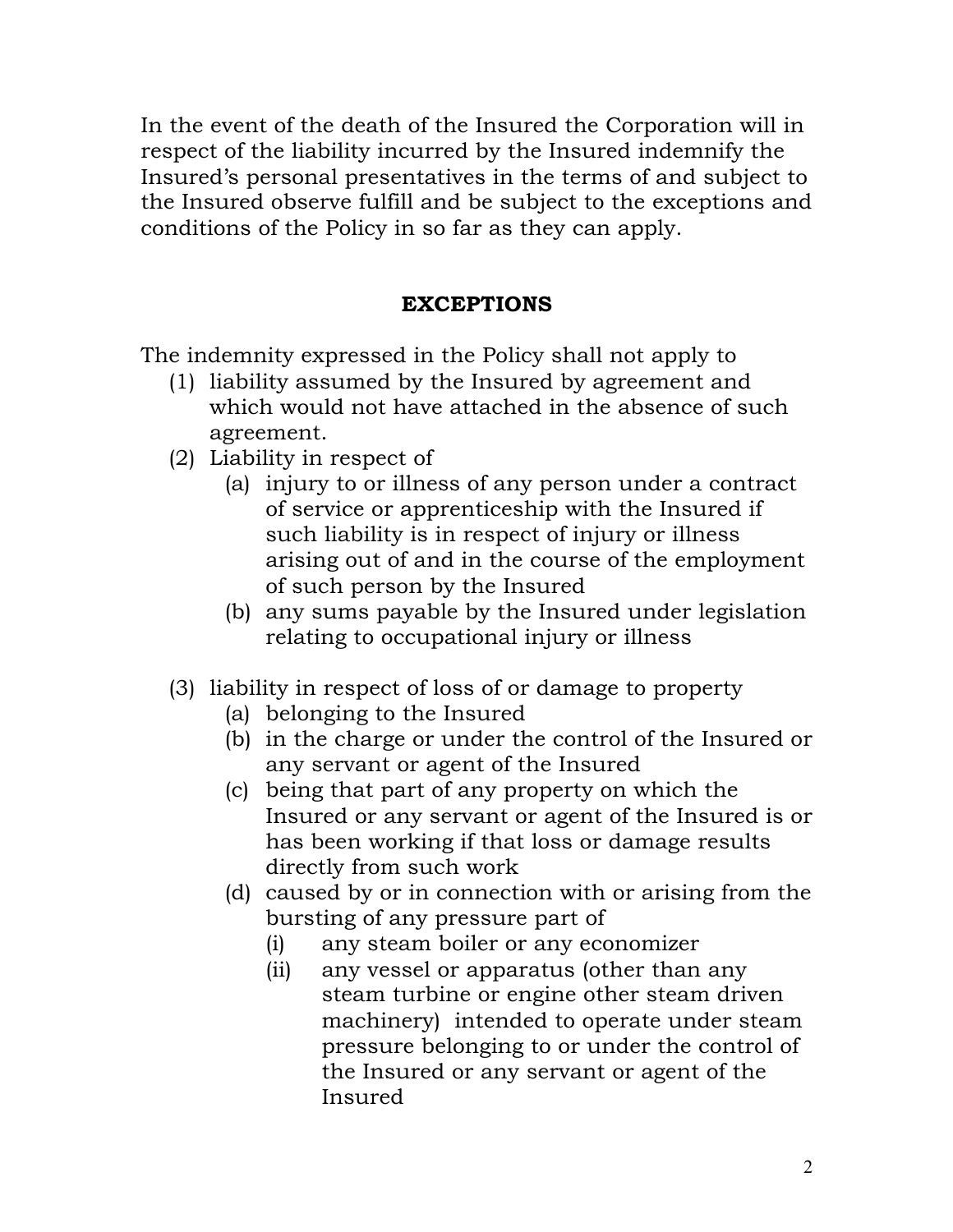- (4) liability in respect of
	- (a) damage to any property or land or building caused by vibration or the removal or weakening of support
	- (b) injury or damage to any person or property occasioned by or resulting from any such damage aforesaid
- (5) liability in respect of injury inllness loss or damage caused by or in connection with or arising from
	- (a) any vehicle (or trailer attached thereto) or animal or vessel or craft not specified in the Schedule under the heading of Plant owned or possessed or used by or on behalf of the Insured or the loading or unloading thereof
	- (b) any lift elevator escalator hoist or crane owned or used by the Insured or for the maintenance of which the Insured is responsible unless specified in the Schedule under the heading of Plant
	- (c) defective sanitary arrangements or water pollution
	- (d) accident to any vessel or craft in consequence of the condition or unsuitability of any berth dock or mooring
	- (e) any commodity article or thing supplied repaired altered or treated by or to the order of the Insured *this Exception (5)(e) shall not however apply to food or beverage served for consumption of any of the Insured's premises to which this Policy applies*
- (6) liability for any consequence of war invasion act of foreign enemy hostilities (whether war be declared or not) civil war rebellion mutiny revolution insurrection military or usurped power strike riot or civil commotion
- (7) (a) any accident loss or damage to any property whatsoever or loss or expense whatsoever resulting or arising therefrom or any consequential loss
	- (b) any liability of whatsoever nature

 directly or indirectly caused by or contributed to by or arising from ionizing radiations or contamination by radioactivity from any nuclear fuel or from any nuclear waste from the combustion of nuclear fuel. For the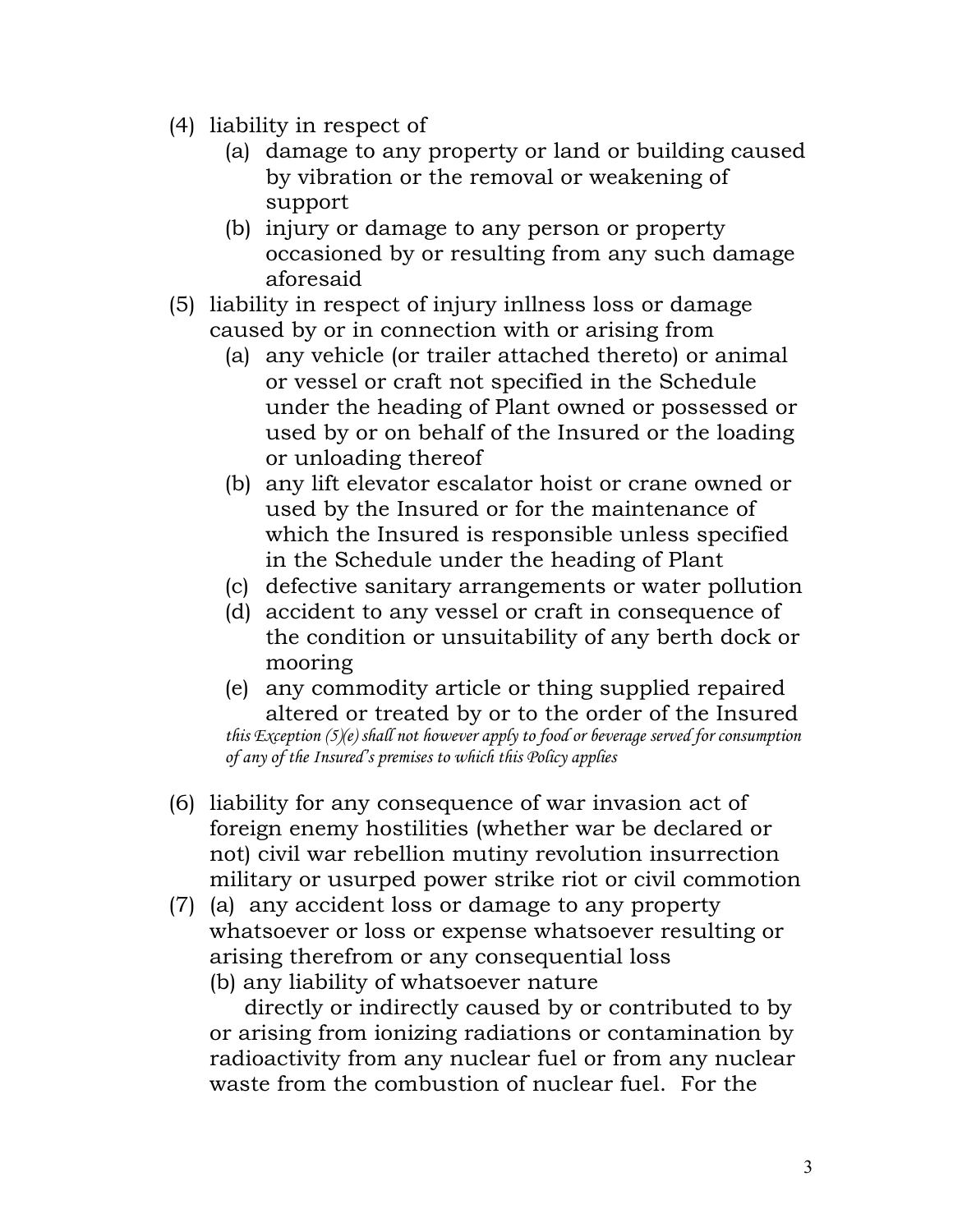purpose of this-exception combustion shall include any self-sustaining process of nuclear flamision

(8) any accident loss damage or liability directly or indirectly caused by or contributed to by or arising from nuclear weapons material.

If a law or laws are named in a section of the Policy entitled "Avoidance of certain terms and right of recovery" on in the Policy Schedule under the heading of "Legislation" all references to specific Sections of such laws are deemed to be deleted so that the references to such law or law are left to apply to each law in its entirety

*In these exceptions*

- *(a) the exception "vehicle" shall include any type of machine on wheels or on caterpillar tracks*
- *(b) the expression "vessel or craft" shall mean any vessel craft or thing made or intended to float on or in or travel on all through water or air*

### **LIMITS OF INDEMNITY**

The liability of the Corporation under this Policy for all compensation payable

- (a) to any claimant or any number of claimants in respect of or arising our of any one occurrence or in respect of or arising out of all occurrences of a series consequent on all attributable to one source or original cause shall not exceed the Limit of Indemnity specified in the Schedule for any one Accident
- (b) in respect of all injury illness loss and damage sustained during any one Period of Indemnity shall not exceed the Limit of Indemnity specified in the Schedule for any one Period of Indemnity

For and on behalf of the Corporation

…………………………… MANAGING DIRECTOR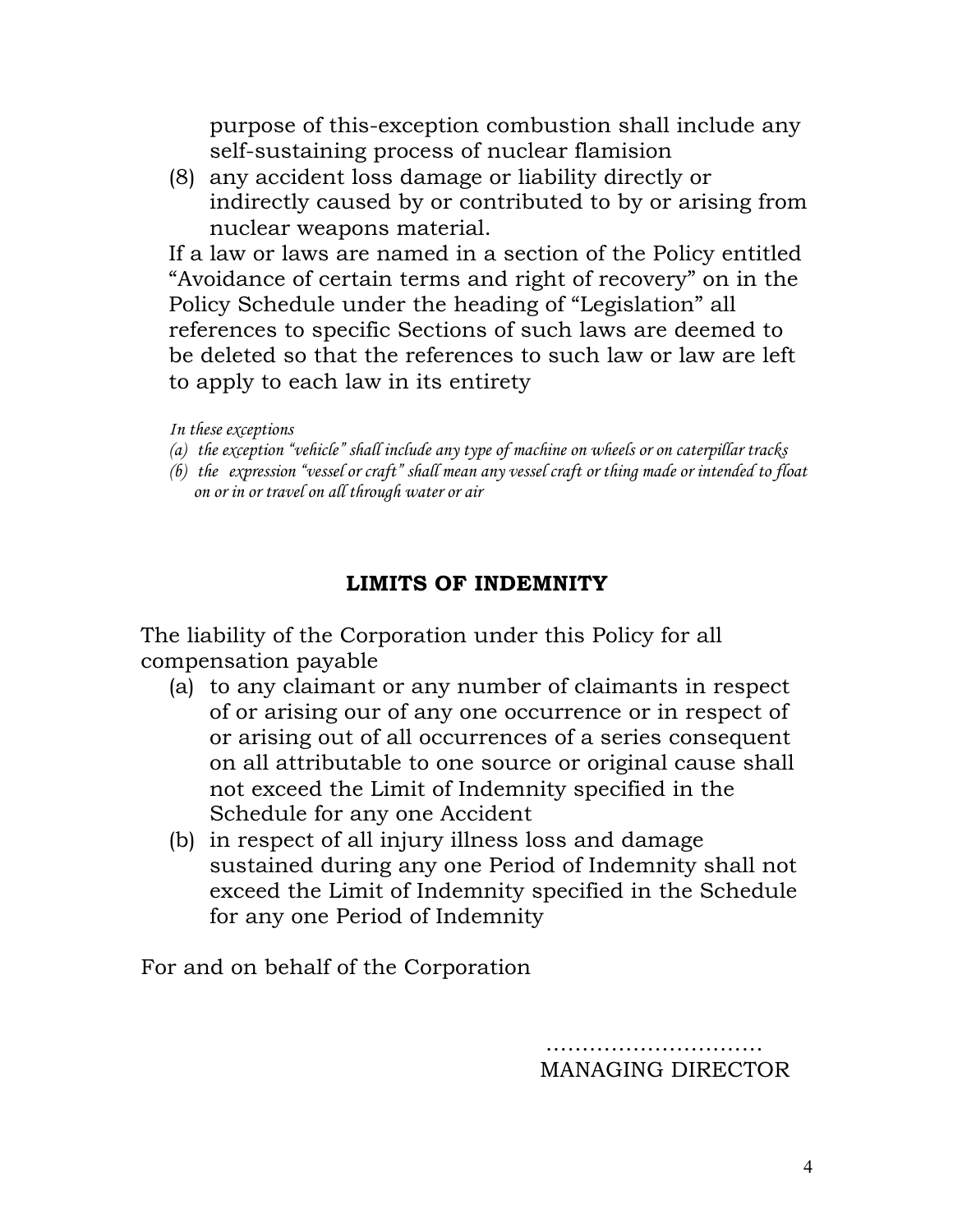#### **CONDITION**

*This Policy and the Schedule shall be read together as one contract and any word or expression to which a specify meaning has been attached in any part of this Policy or of the Schedule shall bear such specify meaning wherever it may appear.*

- 1. The Insured shall give written notice to the Corporation of any accident or claim or proceedings immediately the same shall have come to the knowledge of the Insured or his representative.
- 2. The Insured shall not without the consent in writing of the a Corporation repudiate liability negotiate or make any admission offer promise or payment in connection with any accident or claim and the Corporation shall be entitled if it so desires to take over and conduct in the name of the Insured the defence of any claim or to prosecute in the name of the Insured at its own expense and for its own benefit any claim for Indemnity or damages or otherwise against any persons and shall have full discretion in the conduct of any proceedings and in the settlement of any claim and the Insured shall give all such information and assistance as the Corporation may require.
- 3. The Corporation may in the case of any accident pay to the Insured the Limit of Indemnity for any one Accident (but deducting therefrom in such case any sum already paid as compensation in respect thereof) or any lesser sum for which the claim or claims arising from such accident can be settled and the Corporation shall thereafter be under no further liability in respect of such accident except for the payment of costs and expenses of litigation under clause (B) on the first page of this Policy incurred prior to the date of payment of such Limit on Indemnity or such lesser sum.
- 4. If the premium for this Policy has been calculated or any estimates furnished by the Insured the Insured shall keep an accurate record containing all particulars relating thereto and shall at the times allow the Corporation to inspect such record. The Insured shall within one month from the expiry of each period of Indemnity furnish to the Corporation such particulars and information as the Corporation may require the premium for such period shall thereupon be adjusted and the difference paid by or allowed to the Insured as the case may be.
- 5. If at the one of any claim arising under this Policy there shall be any other insurance covering the same risk or any part thereof the Corporation shall not be liable for more than its ratable proportion thereof.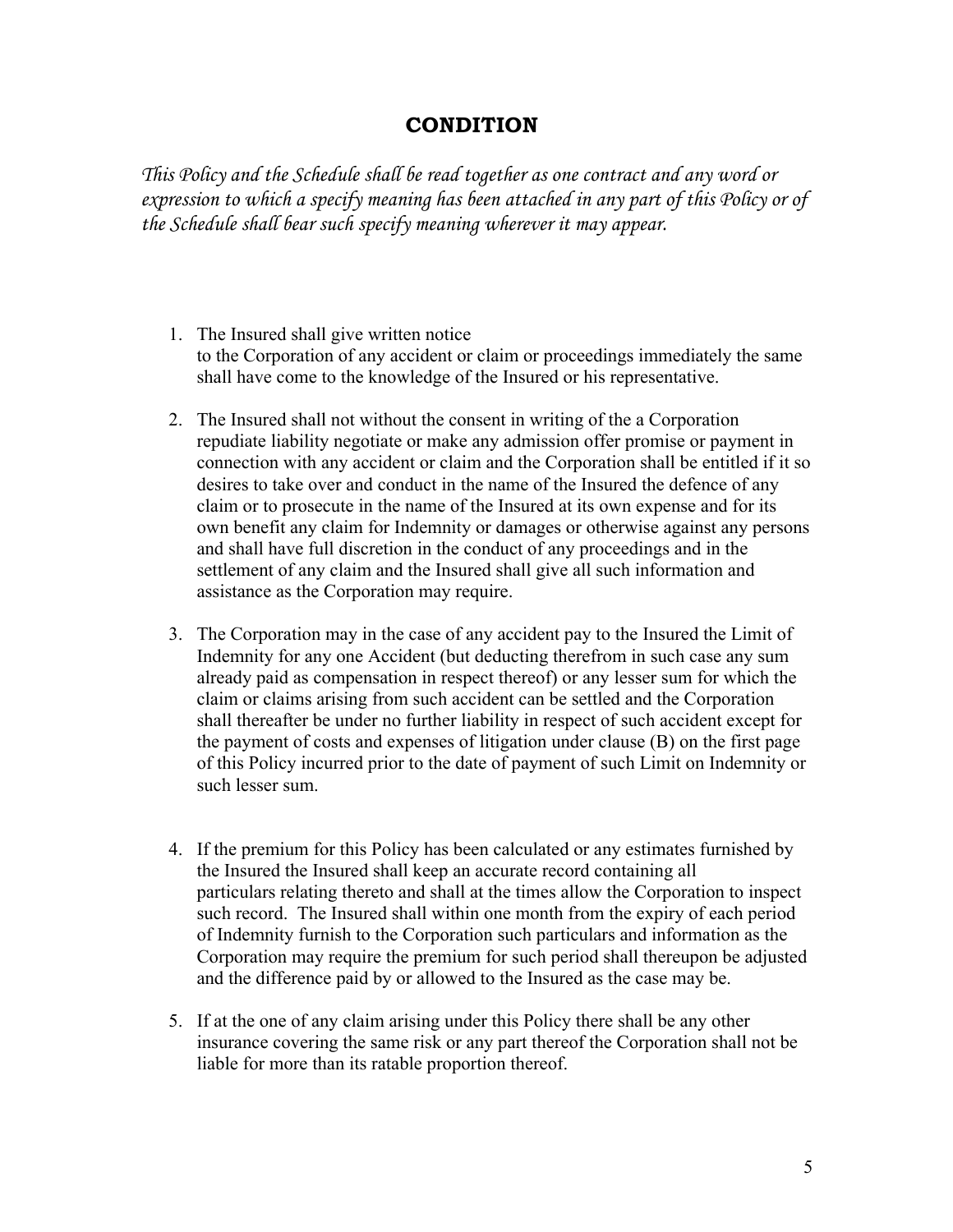- 6. If at any time or from time to time any change shall occur materially varying of the facts existing at the date of the proposal the insured shall within seven days give notice in writing to the Corporation and shall pay such additional premium as the Corporation may require
- 7. This Policy may be cancelled at any time by seven day's notice by registered letter from Corporation to the Insured's last known address and in such event the Corporation will return a pro rata portion of the premium for the unexpired part of the Period of Indemnity.
- 8. The Insured shall take all reasonable precautions to prevent accidents after any occurrence covered by this Policy no alteration or repair shall so far as practicable be made until the consent of the Corporation has been obtained.
- 9. The Corporation shall at the reasonable times have free access to inspect any property and in the event of any defect or danger being apparent to the notice in writing to the Insured and thereupon all liability of the Corporation in respect thereof or arising there from shall be suspended until the same be cured or removed to the satisfaction of the Corporation.
- 10. All differences arising out of this Policy shall be referred to the decision of an Arbitrator to be appointed in writing by the parties in difference or if they cannot agree upon a single Arbitrator to the decision of two Arbitrators one to be appointed in writing by each of the parties within one calendar month after having been required in writing so to do by either of the parties or in case the Arbitrators do not agree of an Umpire appointed in writing by the Arbitrators before entering upon the reference. The Umpire shall sit with the Arbitrators and preside at their meetings and the making of an award shall be a condition precedent to any right of action against the Corporation. If the Corporation shall disclaim liability to the Insured for any claim hereunder and such claim shall not within twelve calendar months from the date of such disclaimer have been referred to arbitration under the provisions herein contained then the claim shall for all purposes be deemed to have been abandoned and shall not thereafter be recoverable hereunder.
- 11. The due observance and fulfilment of the terms provisions conditions and endorsements of this Policy by the Insured in so far as they relate to anything to be done or complied with by him and the truth of the statements and answers in the said proposal shall be conditions precedent to any liability of the.